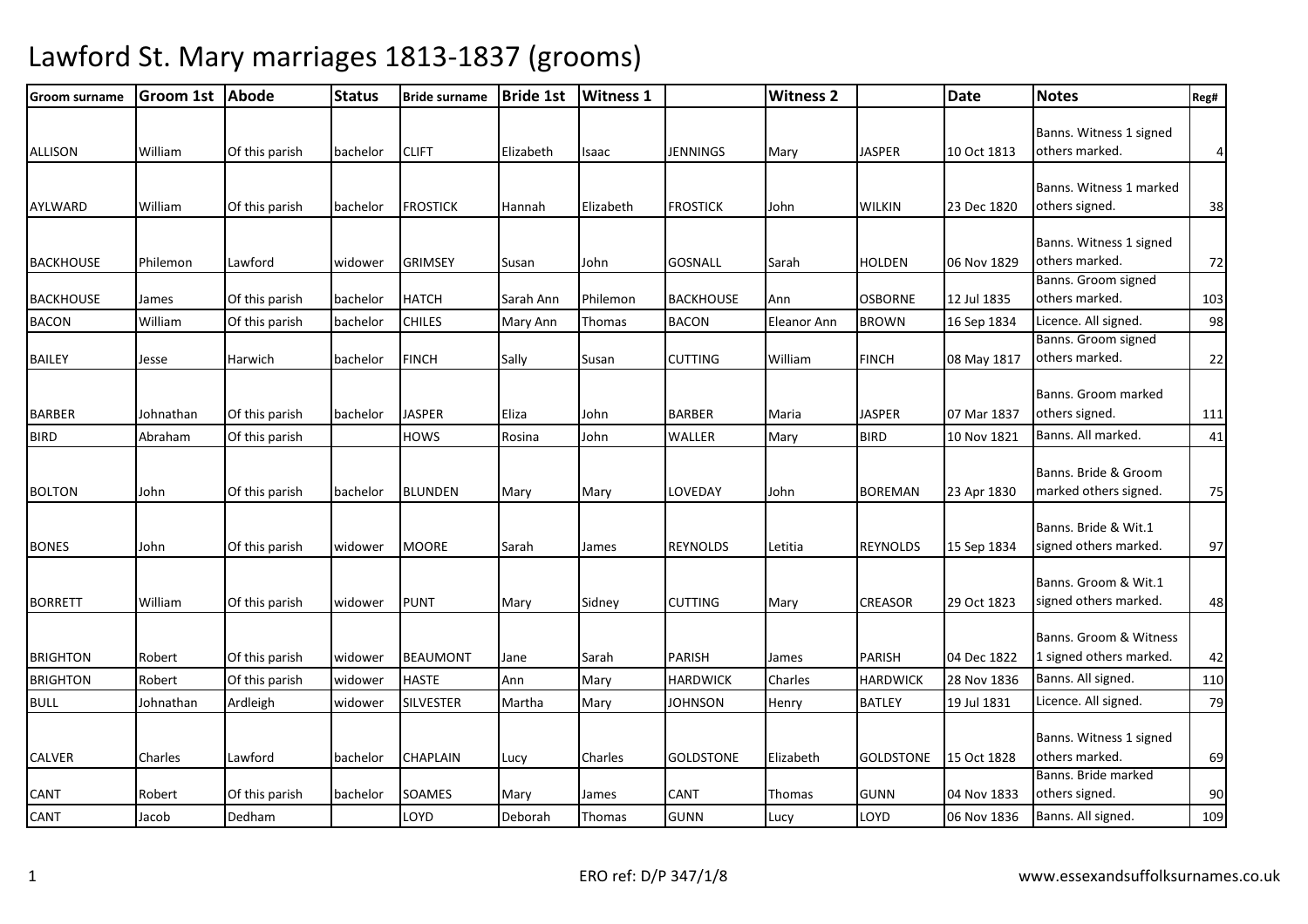| Groom surname    | <b>Groom 1st</b> | <b>Abode</b>          | <b>Status</b> | <b>Bride surname</b> | <b>Bride 1st</b> | <b>Witness 1</b>      |                | <b>Witness 2</b> |                 | <b>Date</b> | <b>Notes</b>                                  | Reg#            |
|------------------|------------------|-----------------------|---------------|----------------------|------------------|-----------------------|----------------|------------------|-----------------|-------------|-----------------------------------------------|-----------------|
|                  |                  |                       |               |                      |                  | Catherine<br>Ballard? |                |                  |                 |             |                                               |                 |
| <b>CAPON</b>     | Robeert          | Manningtree           | widower       | <b>JAMES</b>         | Mary             |                       | SHERIDAN       | Saml             | MAC**LD         | 20 Nov 1834 | Licence. All signed.                          | 100             |
| CHAPLAIN         | William          | Of this parish        | bachelor      | <b>HIGHAM</b>        | Lucy             | Daniel                | COOK           | Mary Ann         | <b>CHAPLAIN</b> | 25 Oct 1825 | Banns. All marked.                            | 54              |
| <b>CHAPLAIN</b>  | Nathaniel        | Of this parish        | bachelor      | <b>CREEK</b>         | Susannah         | Daniel                | <b>COOK</b>    | Mary Ann         | <b>CHAPLAIN</b> | 08 Nov 1825 | Banns. Bride & Groom<br>signed others marked. | 56              |
|                  |                  |                       |               |                      |                  |                       |                |                  |                 |             |                                               |                 |
| <b>CHAPLAIN</b>  | Isaac            | Ardleigh              | bachelor      | <b>ROBERTS</b>       | Mary             | James                 | YOUNG          | Mary             | YOUNG           | 23 Mar 1834 | Banns. Groom marked<br>others signed.         | 94              |
|                  |                  |                       |               |                      |                  |                       |                |                  |                 |             |                                               |                 |
| <b>CHEVISTON</b> | John             | Of this parish        | widower       | LOWE                 | Ann              | Elizabeth             | <b>RUSSEL</b>  | James            | <b>JASPER</b>   | 29 Feb 1824 | Banns. Bride & Wit.2<br>signed others marked. | 51              |
|                  |                  |                       |               |                      |                  |                       |                |                  |                 |             | Banns. Bride & Wit.2                          |                 |
| CHISNALL         | Benjamin         | Of this parish        | bachelor      | ARDLEY               | Sarah            | Susan                 | ARDLEY         | Isaac            | <b>JENNINGS</b> | 23 Jul 1813 | signed others marked.                         | $\overline{3}$  |
| <b>COLLINS</b>   | Richard          | <b>Elmset Suffolk</b> | bachelor      | <b>BULL</b>          | Mary Ann         | ********              | MATHEWMAN      | Johnathan        | <b>BULL</b>     | 03 Jun 1832 | Licence. All signed.                          | 82              |
|                  |                  |                       |               |                      |                  |                       |                |                  |                 |             |                                               |                 |
| COOK             | Daniel           | Of this parish        | single        | <b>EDGELEY</b>       | Susannah         | John                  | <b>CRISP</b>   | Isaac            | <b>JENNINGS</b> | 24 Nov 1814 | Banns. Witness 2 signed<br>others marked.     | 9               |
| <b>COOPER</b>    | Samuel           | Dedham                | bachelor      | <b>FROSTICK</b>      | Martha           | [TJ]                  | <b>BARBER</b>  | Rachel           | LAMBERT         | 21 Jul 1828 | Banns. All signed.                            | 64              |
|                  |                  |                       |               |                      |                  |                       |                |                  |                 |             |                                               |                 |
|                  |                  |                       |               |                      |                  |                       |                |                  |                 |             | Banns. Bride & Wit.1                          |                 |
| <b>COOPER</b>    | Samuel           | Of this parish        | widower       | <b>BUTCHER</b>       | Mary             | John                  | <b>WILKIN</b>  | Mary             | <b>GIRLING</b>  | 22 Aug 1830 | signed others marked.                         | 76              |
|                  |                  |                       |               |                      |                  |                       |                |                  |                 |             | Banns. Groom & Wit.2                          |                 |
| <b>CRISP</b>     | Johnathan        | Of this parish        | single        | <b>COOK</b>          | Mary             | John                  | COOK           | Isaac            | <b>JENNINGS</b> | 20 Apr 1815 | signed others marked.                         | 11              |
| <b>CROOKS</b>    | John             | Of this parish        | bachelor      | <b>SPOONER</b>       | Lydia            | John                  | <b>SPOONER</b> | Mary             | <b>CROOKS</b>   | 16 Apr 1813 | Banns. All signed                             | $1\overline{)}$ |
|                  |                  | Holbrook              |               |                      |                  |                       |                |                  |                 |             |                                               |                 |
| <b>CUTTING</b>   | William          | Suffolk               |               | <b>DANDO</b>         | Mary             | Susan                 | DANDO          | John             | <b>TAYLOR</b>   |             | 29-Dec-31 Licence. All signed.                | 81              |
|                  |                  |                       |               |                      |                  |                       |                |                  |                 |             | Banns. Bride & Wit.1                          |                 |
| <b>DALE</b>      | Robert           | East Bergholt         | bachelor      | <b>HASTE</b>         | Mary Ann         | Phoebe                | PAYNE          | William          | <b>DALE</b>     | 12 Oct 1819 | signed others marked.                         | 34              |
| <b>DANIELS</b>   | William          | Of this parish        | single        | <b>RUSSELL</b>       | Mary             | John                  | <b>WENT</b>    | Mary             | <b>WENT</b>     | 25 Nov 1814 | Banns. All signed.                            | 10              |
|                  |                  |                       |               |                      |                  |                       |                |                  |                 |             | Banns. Groom signed                           |                 |
| <b>DENNEY</b>    | James            | Dedham                | bachelor      | <b>OSBORNE</b>       | Hannah           | William               | <b>DENNEY</b>  | Mary             | <b>DENNEY</b>   | 26 Sep 1834 | others marked.                                | 99              |
|                  |                  |                       |               |                      |                  |                       |                |                  |                 |             | Banns. Bride & Groom                          |                 |
| <b>DOUBLE</b>    | Daniel           | Of this parish        | single        | <b>LLOYD</b>         | Elizabeth        | Mary                  | <b>DOUBLE</b>  | Robert           | LOYD            | 05 Oct 1815 | marked others marked.                         | 13              |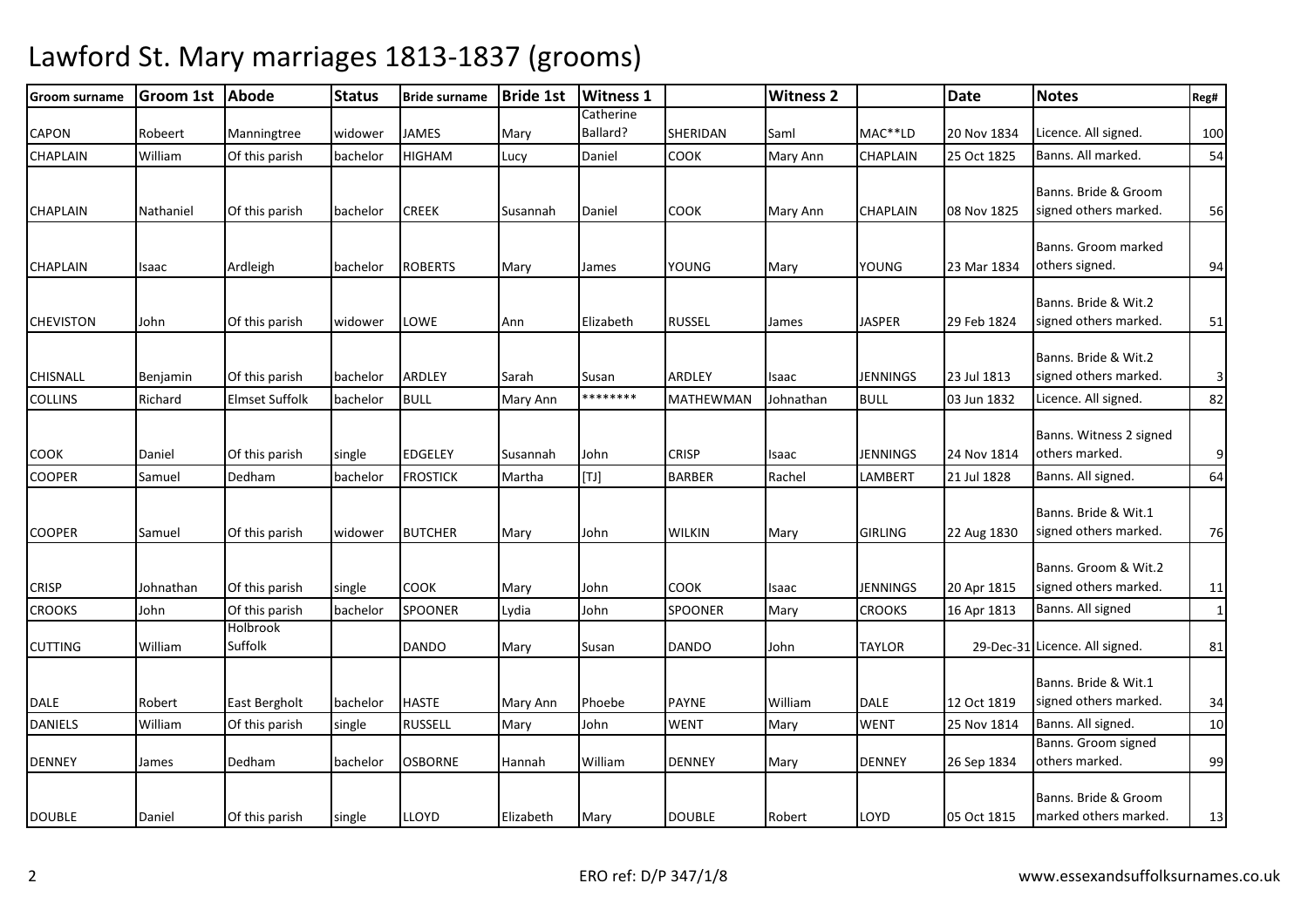| <b>Groom surname</b> | Groom 1st | Abode             | <b>Status</b> | <b>Bride surname</b> | <b>Bride 1st</b>  | <b>Witness 1</b> |                 | <b>Witness 2</b> |                  | <b>Date</b> | <b>Notes</b>                                                             | Reg#           |
|----------------------|-----------|-------------------|---------------|----------------------|-------------------|------------------|-----------------|------------------|------------------|-------------|--------------------------------------------------------------------------|----------------|
| <b>DUBBEL</b>        | William   | Dedham            | bachelor      | <b>GOOD</b>          | Mary              | Benjamin         | <b>SPOONER</b>  | M.D              | <b>GOODALL</b>   | 13 Sep 1823 | Banns. Bride & Groom<br>marked others signed.                            | 47             |
| <b>DURRANT</b>       | John      | Of this parish    | single        | <b>CRISP</b>         | Sarah             | Johnathan        | <b>CRISP</b>    | Isaac            | <b>JENNINGS</b>  | 16 Sep 1815 | Banns. Bride & Groom<br>marked others signed.                            | 12             |
| <b>EADE</b>          | William   | Manningtree       | bachelor      | HUNNIBELL            | Esther            | Thomas           | <b>EADE</b>     | Susan            | <b>YELL</b>      | 05 Oct 1832 | Banns. All signed.                                                       | 83             |
| <b>EYLAND</b>        | Miles     | Of this parish    | bachelor      | <b>PAGE</b>          | Mary              | William          | <b>PAGE</b>     | John             | <b>TAYLOR</b>    | 31 Jan 1834 | Banns. All signed.                                                       | 92             |
| <b>FROSTICK</b>      | James     | Of this parish    | bachelor      | LAMBERT              | Rachel            | Edward           | <b>FROSTICK</b> | Joanna           | <b>FROSTICK</b>  | 17 Jun 1834 | Banns. All signed.                                                       | 95             |
| <b>GALLANT</b>       | Robert    | Of this parish    | bachelor      | <b>DAY</b>           | Hannah            | Elizabeth        | <b>COOK</b>     | Abraham          | <b>DAY</b>       | 26 Jan 1831 | Banns. Witness 2 marked<br>others signed.                                | 78             |
| <b>GARNETT</b>       | Thomas    | Mistley           | bachelor      | <b>CHAPLAIN</b>      | Sarah             | Sarah            | <b>GARNETT</b>  | Joseph           | <b>SAUNDERS</b>  | 29 Jul 1828 | Banns. Groom & Wit.2<br>signed others marked.                            | 65             |
| <b>GILES</b>         | Henry     | <b>Gt Clacton</b> | bachelor      | <b>ROPER</b>         | Anne              | George           | <b>ROPER</b>    | Elizabeth        | <b>SIMPSON</b>   | 29 Apr 1828 | Licence. All signed.                                                     | 62             |
| <b>GIRLING</b>       | James     | Of this parish    | bachelor      | <b>WARD</b>          | Mary              | Mary             | <b>GOSLING</b>  | Susannah         | <b>NORFOLK</b>   | 29 Apr 1823 | Banns. Witness 2 signed<br>others marked.                                | 44             |
| <b>GIRLING</b>       | William   | Of this parish    | bachelor      | <b>MARSH</b>         | Eliza             | Edward           | <b>SEAGERS</b>  | Susan            | <b>GENTRY</b>    | 02 May 1823 | Banns. All marked.                                                       | 45             |
| <b>GOLDSTONE</b>     | Charles   | Lawford           | bachelor      | <b>FIRR</b>          | Elizabeth<br>Bell | John             | <b>REACH</b>    | Hannah           | <b>NEVILLE</b>   | 12 Jul 1828 | Banns with consent of<br>parents. Groom & Wit 1<br>signed others marked. | 63             |
| GOOD                 | John      | Of this parish    | widower       | <b>BRAILEY</b>       | Lucy              | Isaac            | <b>JENNINGS</b> | Sarah            | <b>PRIKE</b>     | 09 Nov 1813 | Banns. Bride & Groom<br>marked others signed.                            | $6 \mid$       |
| <b>GOODCHILD</b>     | Amos      | Of this parish    | widower       | <b>FISH</b>          | Elizabeth         | Daniel           | <b>FISH</b>     | Mary             | <b>GOODCHILD</b> | 03 Sep 1827 | Banns. Witness 2 signed<br>others marked.                                | 59             |
| <b>GOODRICH</b>      | William   | Mistley           | bachelor      | POLLARD              | Mary              | William          | <b>PAGE</b>     | Elizabeth        | PAGE             | 14 Feb 1816 | Licence. All signed.                                                     | 16             |
| <b>HARDWICK</b>      | Charles   | Lawford           | bachelor      | <b>GIBBS</b>         | Mary              | Wm               | <b>BROWN</b>    | Mary Ann         | *YTON            | 11 Aug 1828 | Banns. All signed.                                                       | 66             |
| <b>HARRIS</b>        | William   | <b>Gt Oakley</b>  | widower       | <b>STARLING</b>      | Harriet           | Maria            | <b>STARLING</b> | John             | <b>WILKIN</b>    | 25 Dec 1829 | Banns. All signed.                                                       | 73             |
| <b>HATCH</b>         | John      | Of this parish    | bachelor      | PAIN                 | Sarah             | Isaac            | <b>GENNINGS</b> | John             | PAIN<br>***FORD  | 31 May 1813 | Banns. Groom & Wit.1<br>signed others marked.<br>Banns. All marked.      | 2 <sub>l</sub> |
| <b>HENLEY</b>        | Thomas    | Lawford           | widower       | <b>ALLEN</b>         | Kezia             | William          | <b>ALLEN</b>    | Deborah          |                  | 15 Feb 1829 |                                                                          | 71             |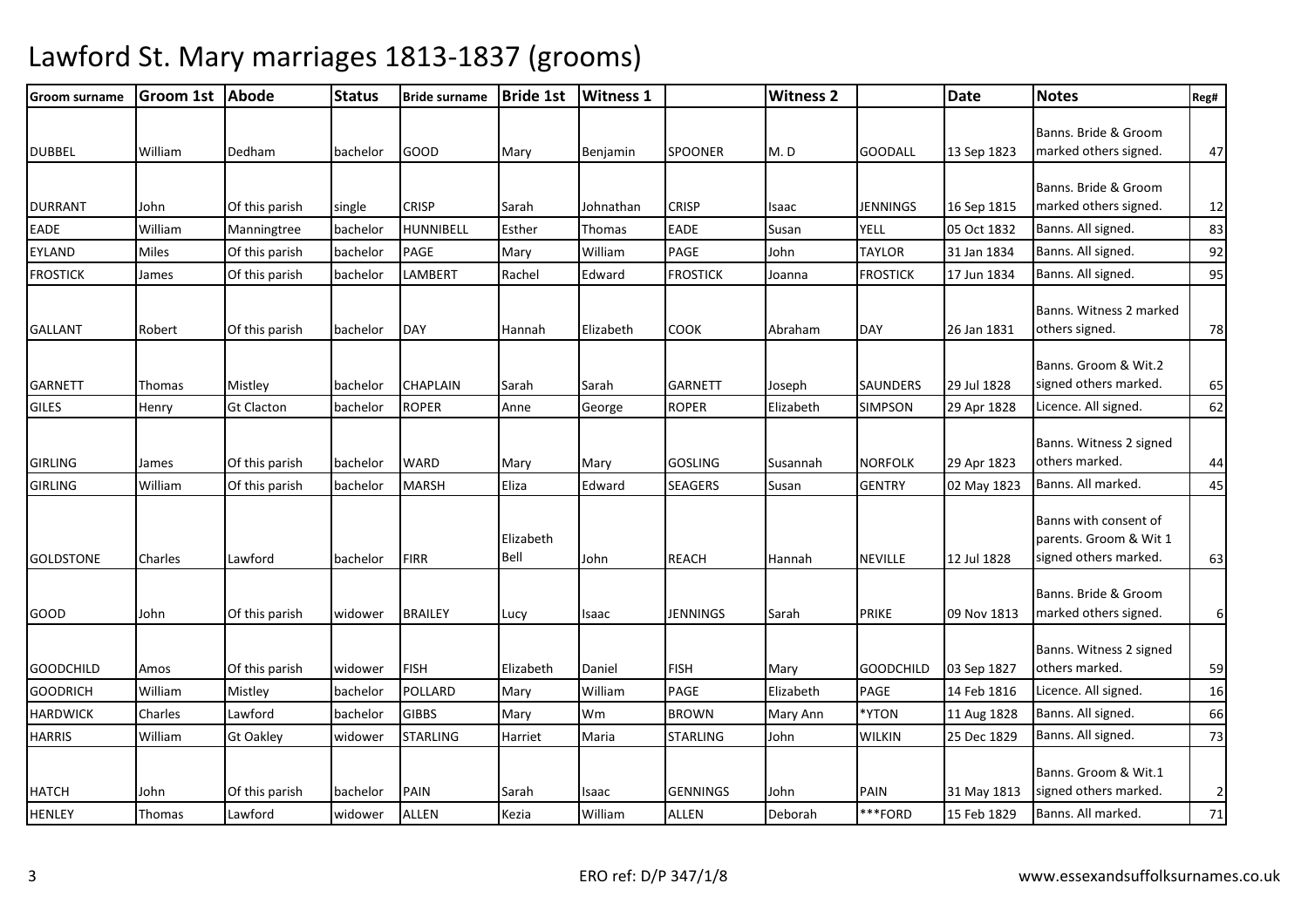#### Groom surname Groom 1st AbodeStatus Bride surname Bride 1st Witness 1 1 | Witness 2 | Date Notes Reg# HEWITT John Manningtree bachelor DEATH Elizabeth Wm HARRIS Mary DEATH 04 May 1819Banns. Bride marked others signed. 30HIGHAM John Of this parish widower DOWNES Anne Sarah DOWNS Isaac JENNINGSIFNNINGS 07 Dec 1817 Banns. Bride & Groom marked others signed. 24HIGHAM Thomas Of this parish widower PRIGG Maria Richard GARROD Alice GARROD 28 Feb 182428 Feb 1824 Banns. All marked. 52 HOW John Of this parish bachelor ALLESTON Maria William MASTON Martha OSBORNEOSBORNE 30 Apr 1837 Banns. Witness 1 signed others marked; 112HOWARD Henry Of this parish bachelor RUSSEL Lucy Isaac RUSSEL Sarah HALLS 02 Nov 1823Banns. Witness 2 signed others marked. 49HOWARD John Of this parish bachelor CRISP Sarah William HOWARD Robert FOLKARD 30 Oct 1825Banns with consent of parents. Groom & Wit 2 signed others marked. 55KING John Mistley bachelor CROOKS Mary Johnathan MOUTELL Eliz KING 10 Nov 181410 Nov 1814 Banns. All signed and the 8 KING William Of this parish bachelor FAIRS Jane James KERRY Mary ARNOLD 02 Nov 183302 Nov 1833 Banns. All marked. 189 LEECH John Of this parish bachelor GAYNER Sarah Thomas WINNEY Mary HEWITT 11 Feb 182711 Feb 1827 Banns. All marked. 57 LONG Daniel Mistley bachelor BOUTELL Elizabeth Joseph STEGGELS Ann PADDLE 14 Jul 1818Banns. Groom marked others signed. 27MALYN Robert Of this parish bachelor SCOTT Sarah Joseph SCOTT ElizabethElizabeth MARCH 18 Oct 1836 Banns. Bride & Groom signed others marked. 108MARVEN John Of this parish bachelor STARLING Susan George BLOYCE James MANNING 25 Dec 1830Banns. Bride marked others signed. 77MASTERSON James Bradfield widower BLOICE Maria James GANT Joanna FROSTICK 05 Feb 183305 Feb 1833 Banns. All signed. 185 MAYTHORN William Of this parish bachelor AINGER Sarah David KING Sarah LAY 15 Jul 183415 Jul 1834 | Banns. All marked. 196 NEVILLE Richard Holy Trinity Colchester bachelor CUTHBERT Elizabeth William CUTHBERT Benjn COOKE 21 Sep 181921 Sep 1819 Licence. All signed. 131 NIGHTINGALE William Of this parish bachelor WRIGHT Mary Ann Charlotte NIGHTINGALE Mary EADE 03 Feb 182903 Feb 1829 | Banns. All signed. 170 OSBORN Benjamin Of this parish bachelor BACKHOUSE Harriet James BACKHOUSE Mary OSBORNES 22 Nov 1827Banns with consent of parents. Witness 1 signed others marked.61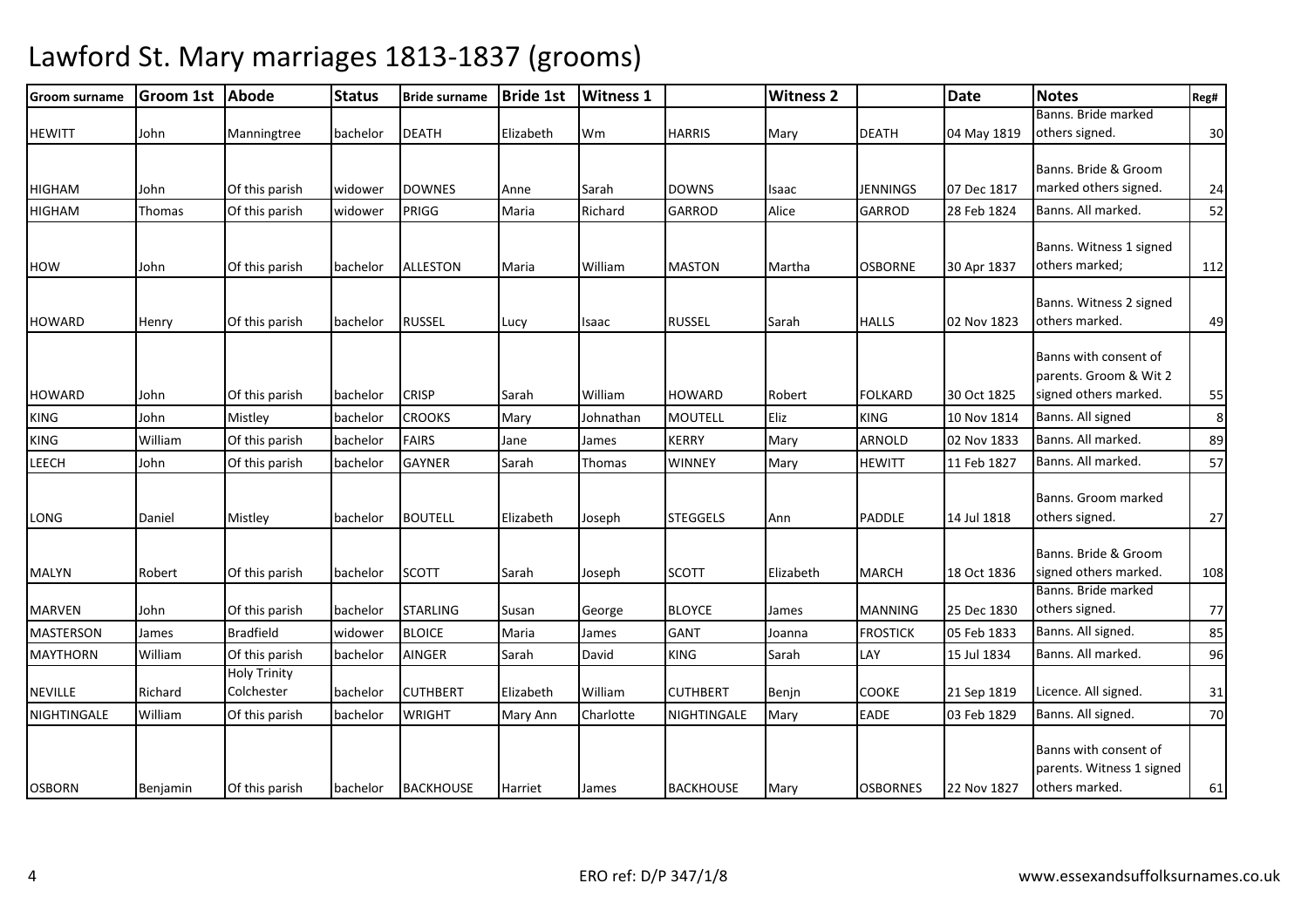| <b>Groom surname</b> | <b>Groom 1st</b> | Abode                 | <b>Status</b> | <b>Bride surname</b> | <b>Bride 1st</b> | <b>Witness 1</b> |                   | <b>Witness 2</b> |                 | <b>Date</b> | <b>Notes</b>                                  | Reg#     |
|----------------------|------------------|-----------------------|---------------|----------------------|------------------|------------------|-------------------|------------------|-----------------|-------------|-----------------------------------------------|----------|
| <b>OSBORN</b>        | Isaac            | Of this parish        | bachelor      | <b>BACKHOUSE</b>     | Ann              | Mary Ann         | <b>CARRINGTON</b> | John             | <b>PAYNE</b>    | 07 Jun 1835 | Banns. Gromm & Wit.1<br>signed others marked. | 102      |
|                      |                  |                       |               |                      |                  |                  |                   |                  |                 |             | Licence. Groom marked                         |          |
| PADDLE               | George           | Mistley               | bachelor      | <b>BOUTELL</b>       | Ann              |                  | <b>PADDLE</b>     | Ann              | <b>PADDLE</b>   | 16 Sep 1816 | others signed.                                | 18       |
| PAGE                 | Gornall          | Of this parish        | bachelor      | <b>MAY</b>           | <b>Mary Anne</b> | John             | MAY               | Elizabeth        | <b>MAY</b>      | 23 Sep 1819 | Licence. All signed.                          | 32       |
|                      |                  |                       |               |                      |                  |                  |                   |                  |                 |             | Banns. Bride & Groom                          |          |
| PARKER               | Robert           | Of this parish        | bachelor      | <b>STEWARD</b>       | Mary Ann         | William          | <b>SIDE</b>       | Susan            | <b>PECK</b>     | 04 Dec 1823 | mark others signed.                           | 50       |
| <b>PAYNE</b>         | Robert<br>Porter | Colchester?           | bachelor      | <b>PAYNE</b>         | Phoebe           | W                | <b>PHILIPS</b>    | Mary             | <b>YELL</b>     | 12 Feb 1823 | Licence. All signed.                          | 43       |
| PAYNE                | Robert           | Lawford               | bachelor      | <b>TOVELL</b>        | Rachel           | GR               | <b>TOVELL</b>     | Samuel           | <b>TOVELL</b>   | 28 Nov 1833 | Licence. All signed.                          | 91       |
| <b>PEKE</b>          | William          | Of this parish        | bachelor      | CHISNALL             | Anne             | James            | <b>CHISNALL</b>   | Isaac            | <b>JENNINGS</b> | 28 Feb 1817 | Banns. Bride & Groom<br>marked others signed. | 20       |
| PERTWEE              | Joseph           | Mistley               | bachelor      | MAY                  | Elizabeth        | Charlotte        | MAY               | John             | <b>MAY</b>      | 07 Oct 1827 | Licence. All signed.                          | 60       |
| <b>PONDER</b>        | James            | Manningtree           | bachelor      | <b>KINGSBURY</b>     | Catherine        | Robert           | <b>PONDER</b>     | Isaac            | <b>JENNINGS</b> | 12 Oct 1813 | Licence. Bride marked<br>others signed.       | $5 \mid$ |
| <b>POTTER</b>        | William          | Of this parish        | single        | <b>SOUTHGATE</b>     | Elizabeth        | Samuel           | <b>SOUTHGATE</b>  | Isaac            | <b>JENNINGS</b> | 22 Oct 1815 | Banns. Witness 2 signed<br>others marked.     | 15       |
| <b>PRIKE</b>         | John             | Of this parish        | bachelor      | <b>PINNER</b>        | Hannah           | Eliza            | <b>PRYKE</b>      | Sarah            | <b>BACON</b>    | 05 Jul 1836 | Banns. Witness 1 signed<br>others marked.     | 107      |
| PROOM                | William          | Of this parish        | widower       | <b>KING</b>          | Jemima           | Joseph           | <b>SPOONER</b>    | Ann              | <b>SPOONER</b>  | 10 Oct 1821 | Banns. Witness 1 signed<br>others marked.     | 40       |
| <b>RANDALL</b>       | Henry            | Of this parish        | bachelor      | <b>STEWARD</b>       | Lucy             | John             | <b>STEWARD</b>    | Mary             |                 | 24 Sep 1825 | Banns. Very faded.                            | 53       |
| RIACH                | John             | Wolverston<br>Suffolk | bachelor      | <b>GIDDINGS</b>      | Jane             | Susannah         | SALLEY            | Mary             | <b>RIACH</b>    | 20 Nov 1835 | Banns. All signed.                            | 104      |
| RICHARDSON           | James            | Of this parish        | bachelor      | HIGHAM               | Mary             | John             | <b>HIGHAM</b>     | Lucy             | <b>HIGHAM</b>   | 09 Oct 1819 | Banns. Bride signed others<br>marked.         | 33       |
| <b>ROBERTS</b>       | Samuel           | Of this parish        | bachelor      | <b>HIGHAM</b>        | Mary             | Sarah            | <b>FINCH</b>      | <b>Isaac</b>     | <b>JENNINGS</b> | 12 Jan 1814 | Banns. Bride & Wit2<br>signed others marked.  | 7        |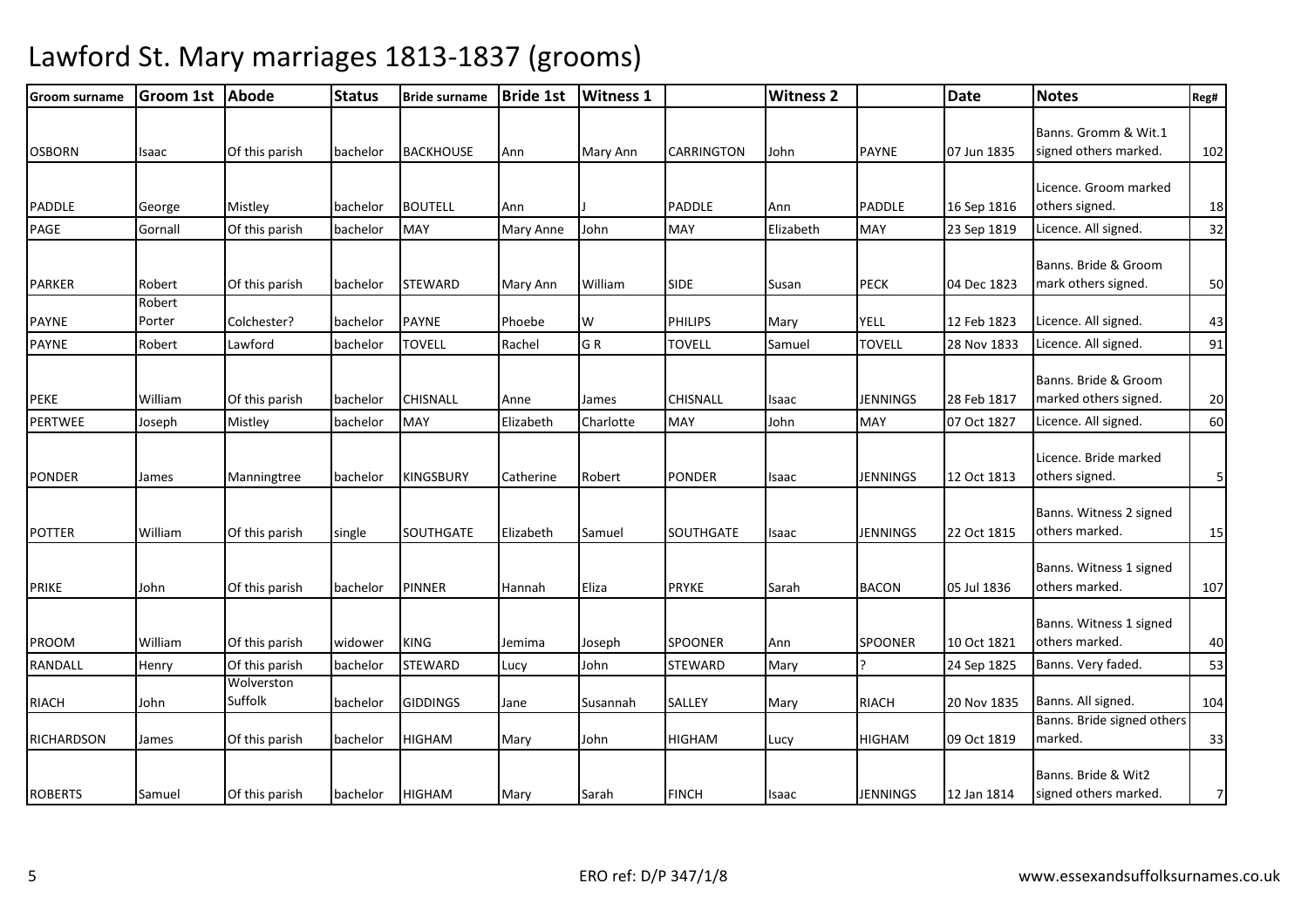| <b>Groom surname</b> | <b>Groom 1st</b> | <b>Abode</b>   | <b>Status</b> | <b>Bride surname</b> | <b>Bride 1st</b> | <b>Witness 1</b> |                | <b>Witness 2</b> |                 | <b>Date</b> | <b>Notes</b>                                  | Reg# |
|----------------------|------------------|----------------|---------------|----------------------|------------------|------------------|----------------|------------------|-----------------|-------------|-----------------------------------------------|------|
| <b>ROLF</b>          | William          | Of this parish | bachelor      | <b>HARPER</b>        | Mary             | John             | <b>WYATT</b>   | Elizabeth        | <b>HARPER</b>   | 10 Apr 1830 | Banns. Bride & Wit 1<br>signed others marked. | 74   |
| <b>ROUSE</b>         | James            | Of this parish | bachelor      | PASKALL              | Martha           | Peter            | <b>PASKELL</b> | Sarah            | <b>HARVEY</b>   | 10 Sep 1833 | Banns. All marked.                            | 87   |
| <b>RUDLIN</b>        | Johnathan        | Of this parish | bachelor      | <b>CROOKS</b>        | Margaret         | John             | PETTICAN       | Eliza            | <b>COOK</b>     | 01 Nov 1832 | Banns. Bride & Groom<br>marked others signed. | 84   |
| <b>RUSSEL</b>        | Isaac            | Of this parish | bachelor      | <b>ELSON</b>         | Sarah            | William          | <b>ELSON</b>   | Isaac            | <b>JENNINGS</b> | 12 Oct 1817 | Banns. Witness 2 signed<br>others marked.     | 23   |
| SALMON               | James            | Lt Bromley     | bachelor      | <b>CHAPLAIN</b>      | Mary Ann         | Mary R           | <b>JOWERS</b>  | John             | <b>TAYLOR</b>   | 11 Oct 1833 | Banns. Bride & Groom<br>marked others signed. | 88   |
| SAUNDERS             | Joseph           | Of this parish | bachelor      | <b>GAYMER</b>        | Sarah            | Thomas           | <b>WINNEY</b>  | Mary             | <b>HOWARD</b>   | 14 Jul 1833 | Banns. All marked.                            | 86   |
| <b>SELF</b>          | Robert           | Manningtree    | widower       | <b>WALLIS</b>        | Elizabeth        | John             | <b>YELL</b>    | Phoebe           | <b>PAYNE</b>    | 10 Sep 1828 | Banns. All signed.                            | 67   |
| <b>SELFE</b>         | Thomas           | Of this parish | bachelor      | <b>HUTTON</b>        | Rebecca          | H                | <b>JACKLIN</b> | Jane             | <b>SELFE</b>    | 22 Oct 1819 | Licence. Witness 2 marked<br>others signed.   | 35   |
| <b>SEWELL</b>        | James            | Lawford        | bachelor      | <b>DAWSON</b>        | Herodius?        | Richd            | SAVALL?        | Jane             | SAVALL?         | 16 Sep 1828 | Banns. Groom & Wit1<br>signed others marked.  | 68   |
| <b>SMITH</b>         | Joseph           | Of this parish | bachelor      | <b>HIGHAM</b>        | Martha           | John             | <b>HASTE</b>   | Isaac            | <b>JENNINGS</b> | 06 Oct 1818 | Banns. Groom & Wit.2<br>signed others marked. | 29   |
| <b>SMITH</b>         | William          | Of this parish | bachelor      | <b>HANTON</b>        | Sarah<br>Letitia | Philip           | <b>SMITH</b>   | Sophia           | <b>HANTON</b>   | 20 Jun 1837 | Banns. All signed.                            | 113  |
| <b>SOUTHGATE</b>     | John             | Of this parish | bachelor      | <b>NEVILL</b>        | Hannah           | George           | <b>NEVILL</b>  | Sarah            | <b>MOUTELL</b>  | 11 Oct 1831 | Banns. Groom & Wit1<br>signed others marked.  | 80   |
| SPENLEY              | William          | Of this parish | bachelor      | <b>BLOICE</b>        | Mary<br>Bacon    | Francis          | SPENLEY        | Hannah           | <b>WASH</b>     | 25 Jan 1835 | Banns. All marked.                            | 101  |
| <b>SPOONER</b>       | John             | Of this parish | single        | <b>SMITH</b>         | Phoebe           | Abraham          | <b>SPOONER</b> | Ann              | <b>SMITH</b>    | 20 Oct 1815 | Banns. Bride marked<br>others signed.         | 14   |
| <b>SPOONER</b>       | Abraham          | Of this parish | bachelor      | <b>SMITH</b>         | Ann              | Wm               | SPOONER        | Elizabeth        | TOTHAM          | 29 Apr 1816 | Banns. All signed.                            | 17   |
| <b>SPOONER</b>       | Dennis           | Of this parish | bachelor      | <b>KELLY</b>         | Mary             | Benjamin         | <b>SPOONER</b> | Mary Ann         | <b>SPOONER</b>  | 02 Apr 1827 | Banns. Witness 2 marked<br>others signed.     | 58   |
| <b>STAGGELS</b>      | Joseph           | Of this parish | bachelor      | <b>BOUTELL</b>       | Sarah            | Mark             | <b>BOUTELL</b> | Elizabeth        | <b>BOUTELL</b>  | 10 Oct 1816 | Banns. All signed.                            | 19   |